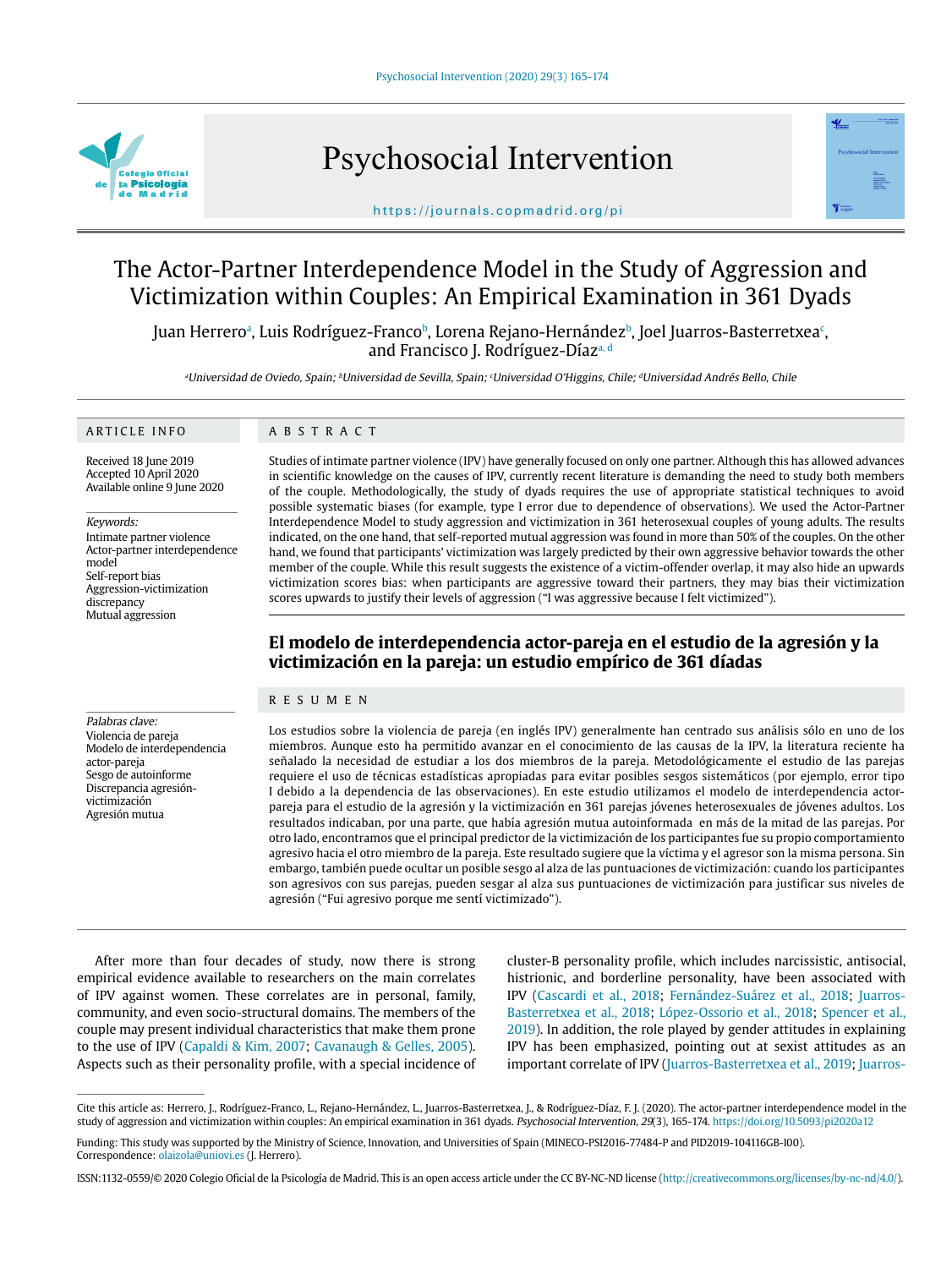Basterretxea et al., 2018; Lila et al., 2019; Martín-Fernández et al., 2018).

There is also empirical evidence of the predictive potential of the aggressive nature of the members of the couple as a candidate to explain episodes of IPV (Herrero, Torres, et al., 2017). Alcohol and substance use and abuse have also been empirically linked to IPV (Juarros-Basterretxea et al., 2020; Cafferky et al., 2018, for a metaanalytic review) both at the time of a violent incident and as a distal correlate.

As far as family relations are concerned, researchers have traditionally focused on studying the influence of the family of origin on IPV in adulthood. As Herrero et al. (2016) noted, family of origin might be a source of poor parenting skills, antisocial modeling, socioeconomic deprivation, and low attachment between child and parents that might be linked to partner violence. Of particular relevance in this area are studies that empirically link abuse in childhood with both IPV victimization and perpetration in adulthood (Gracia et al., 2017; Herrero, Torres, et al., 2018; Tolan et al., 2006).

As for community context, empirical evidence on the ecology of partner violence (Voith, 2019) suggests that disadvantaged communities might influence IPV (Arbach & Bobbio, 2018; Gracia et al., 2015; Pinchevsky & Wright, 2012), due to its ability to make its residents more vulnerable (higher stress, social alienation, etc.). Studies that have focused on the influence of socio-structural variables on IPV have indicated how structural inequalities could have a positive effect on IPV rates (Herrero, Rodríguez-Díaz, et al., 2017; Herrero, Torres, et al., 2017; Herrero, Torres, et al., 2018; Herrero, Vivas, et al., 2018).

Most of these studies have focused on data from only one of the members of the couple, however, so they are opaque to the type of interaction that occurs in the couple and that might explain the rates of IPV. Although these studies have allowed a better understanding of the complex phenomenon of partner violence, they provide only a partial view of the problem: that of the participant analyzed. To overcome this limitation, studies analyzing partner violence attending to the two members of the couple are becoming more frequent. While this strategy provides a more reliable estimation of IPV prevalence, it also allows for the analysis of the potential bidirectionality of violence (Cunradi et al., 2009; Riesgo-González et al., 2019; Yoshikawa et al., 2018).

#### **Mutual IPV**

Studies on mutual IPV using representative (often probabilistic) national samples of the general population show equal IPV rates for men and women (Langhinrichsen-Rohling et al., 2012, for a review of studies)—with some exceptions depending on the type of aggression (sexual and physical)—although these men and women may not belong to the same couples (see also, Anderson, 2002; Caetano et al., 2005; Field & Caetano, 2005; Hamberger, 2005; Sullivan et al., 2005).

Less research effort has been directed to the analysis of both partners of the couple, despite the fact that the study of dyads allow a more fine-grained analysis of the bidirectional nature of violence. Many dyad studies examine the role certain background characteristics of members (problematic drinking, self-control, personality, family of origin relationships, etc.) have in both their own victimization and that of their partners (Leone et al., 2016; Quigley et al., 2018; Rodriguez et al., 2013; see Dokkedahl, & Elklit, 2019, for a review). The study of the relationship between partners' aggression and victimization is a much more neglected topic in the literature (Brousseau et al., 2011; Marcus, 2012). For example, violence of one member generates victimization and/or violence on the other member.

Studies of couples have found a certain disparity between perceptions of members' views (Straus, 2015). Research in this area explains potential disagreement in members' views as a kind of bias. This bias might stem from a cognitive process such as encoding or recall, but it might be a consequence of social desirability (Freeman et al., 2015; Yoshikawa et al., 2018). Thus, members of the couple predictably do not disclose all aggression. These circumstances suggest caution in interpreting self-reported rates of IPV perpetration and victimization and require new tools to analyze IPV statistically.

#### **A Note on the Dyadic Analysis of IPV**

When behaviors of the members of the couple are interdependent (A's aggression on B may be a consequence of previous B's aggression on A), mutual IPV cannot be analyzed statistically in the same way as unidirectional IPV (ANOVA, multiple linear regression, etc.). Violation of the assumption of independence of observations in these techniques may bias statistical inference because of the increased probability of Type I error (rejection of a true null hypothesis). One way to deal with non-independence of observations in dyadic analysis could be the use of all the information of individuals but consider them nested within dyads (Cook & Kenny, 2006). The Actor-Partner Interdependence Model (APIM; Kenny, 1996) allows these types of analyses by considering two types of effects: actor and partner. The study of aggression and victimization within the couple involves two actor effects: a) the effect of the violence of A over B in the victimization of A and b) the effect of the violence of B over A in the victimization of B. Two partner effects are also identified: a) the effect of the violence of A on B in the victimization of B and b) the effect of the violence of B on A in the victimization of A (see Figure 1).

Actor effects are the effects of a person's own characteristics on his or her own outcomes, and partner effects are the effects of a partner's characteristics on a person's outcome. Actor effects thus refers to the relationship between each member's own rates of IPV aggression and victimization.

Criminological studies label this relationship as victim-offender overlap and it has been empirically verified across a number of types of offenses, including IPV (Jennings et al., 2012; Taylor et al., 2019). Straus (2012) synthesized four reasons for the existence of mutual aggression or victim-offender overlap in the couple. First, aggression begets aggression (reciprocity); second, members may respond with greater aggressiveness than that received (escalation); third, the aggressive behavior of one member serves as a model for the behavior of the other member (modeling); and, lastly, the members of the couple share risk and protective factors that equally influence their (aggressive) behaviors.

#### **The upwards Victimization Scores Bias**

We propose an alternative yet complementary type of explanation by which mutual aggression also hides a methodological nuance: "upwards victimization scores bias". Part of the covariation between the self-reported rates of IPV aggression and victimization of each member may reflect the fact that they try to make congruent his/ her own scores on IPV aggression and victimization. Thus, when members recognize being aggressive with their partner they might try to bias their victimization scores upwards to justify their own aggressive behaviors ("I am aggressive because I feel victimized"). This mechanism of cognitive justification of the aggressive behavior can lead partners to try to match their self-reported levels of aggression and victimization, thereby artificially increasing their covariation. Because of this bias, the members of the couple will present higher levels of IPV victimization under conditions of high IPV perpetration. However, their IPV victimization levels will be systematically lower when they are not aggressive in turn, even if their partners admit to being aggressive with them. In his research on patterns of IPV within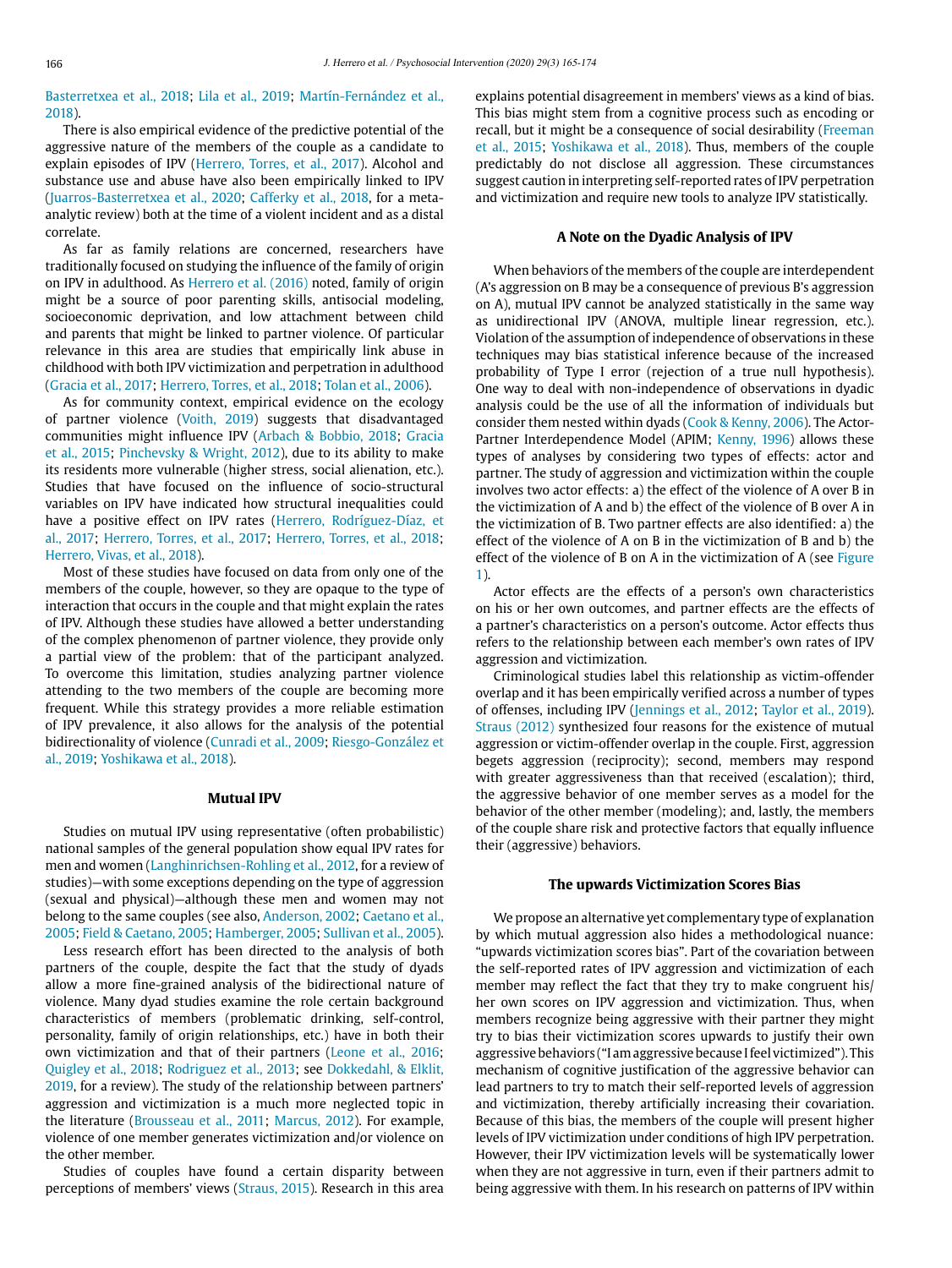1,294 couples from the National Longitudinal Study of Adolescent Health (Add Health), Marcus (2012) found that self-reported IPV perpetration and victimization presented a larger covariation (Pearson correlation = .67-.72,  $p < .001$ ) than actor aggression and partner victimization (Pearson correlation = .34-.37,  $p < .001$ ). That is, the variation in victimization scores was influenced more by own self-reported aggression than by partners' self-reported aggression. This undoubtedly points to the existence of mutual violence in the couple, but does not exclude the incidence of systematic bias in selfreported levels of IPV perpetration and victimization. Therefore, it is worth considering this potential bias in IPV research in order to make IPV victimization measures more accurate. This is one aspect in which this research seeks to deepen.

We used APIM to study aggression and victimization in 361 heterosexual young couples belonging to the general population. Our objective was threefold: a) to better estimate IPV distribution in couples, b) to compare actor and partner effects using APIM, and c) to assess the existence of potential systematic biases related to the need of participants to make their scores in aggression and victimization consistent.

#### **Method**

#### **Participants**

Participants were recruited from a Spanish university campus. Student participants who were currently in a relationship were asked to invite their partners to participate in the study. Three conditions had to be fulfilled to participate: (i) people had to be engaged in a heterosexual relationship at the time of participation, (ii) they had to be involved in this relationship for at least 1 month, and (iii) both partners had to be willing to participate.

Three hundred and sixty-one heterosexual couples participated in this study. Women's mean age was 21.96 years ( $SD = 2.79$ ), whereas the men's mean age was 23.30 years ( $SD = 3.18$ ). The length of the relationship was measured in months ( $M = 34.80$ ,  $SD = 32.20$ ).

#### **Variables**

**Aggression and victimization.** We used CUVINO-VA (Cuestionario de Violencia entre Novios-Víctima/Agresor in Spanish) to evaluate levels of aggression and victimization among members of the couple. CUVINO-VA is an extension of DVQ-R (Dating Violence Questionnaire- Revised; Rodríguez-Díaz et al., 2017) to measure perpetration. Participants were asked whether they had suffered any aggressive behavior on the part of their partners and if they had committed such behaviors on their partners. CUVINO-VA consists of 20 items grouped into five dimensions: detachment, coercion, humiliation, sexual, and physical. For each of the dimensions, four items measure both victimization and perpetration. Detachment: victimization (Cronbach's  $\alpha$  = .70) ("Your partner does not acknowledge any responsibility regarding the relationship or what happens to both of you") and perpetration (Cronbach's  $\alpha$  = .71) ("You do not acknowledge any responsibility regarding the relationship or what happens to both of you"). Coercion: victimization (Cronbach's  $\alpha$  = .72) ("Your partner 'tests' your love, setting traps to find out if you are cheating") and perpetration ("You 'test' your partner's love, setting traps to find out if he/she is cheating") (Cronbach's  $\alpha$ = .70). Humiliation: victimization ("Your partner ridicules your way of expressing yourself") (Cronbach's  $\alpha$  = .71) and perpetration ("You ridicule the way your partner expresses himself/herself") (Cronbach's  $\alpha$  = .65). Sexual: victimization ("Your partner forces you to undress even if you do not want to") (Cronbach's  $\alpha$  = .72) and perpetration ("You force your partner to undress even if s/he does not want to") (Cronbach's  $\alpha$  = .74). Physical: victimization ("Your partner

has hurt you with an object") (Cronbach's  $\alpha$  = .76) and perpetration ("You have hurt your partner with an object") (Cronbach's  $\alpha$  = .71). Category responses ranged from  $0 =$  never to  $4 =$  almost always. We summed and averaged item scores for each dimension. CUVINO-VA dimensions were also combined into two measures of aggression and victimization for men and women: psychological and general. Psychological aggression (Cronbach's  $\alpha$  = .75) and victimization (Cronbach's  $\alpha$  = .71) was obtained by adding the scores of detachment, coercion, and humiliation. General aggression (Cronbach's  $\alpha$  = .81) and victimization (Cronbach's  $\alpha$  = .75) were obtained by adding the scores in CUVINO-VA's five dimensions. Table 2 presents the detailed distribution of the scores of CUVINO-VA's dimensions and their combined measures in four different types of couples.

#### **Procedure**

After informing all participants of the nature of the study, the procedure used to guarantee anonymity was explained to them. A separate battery of tests was then applied to each member of the couple. Each member of the couple verified for themselves that they could not be identified later.

# **APIM Analyses**

APIM uses structural equation modeling (SEM) techniques to calculate actor and partner effects. APIM takes the form of a crosslagged model, although it does not necessarily incorporate variables at different time points: the exogenous variables predict endogenous variables and both are correlated. APIM allows estimation of specific effects of each of exogenous variables on dependent variables (actor and partner effect). Initial APIM is a saturated model (with zero degrees of freedom) whose statistical significance cannot be evaluated. Subsequent imposition of equality constraints (for example, between the effects of actor and partner) allows increasing degrees of freedom; therefore, its statistical significance can be tested. The likelihood ratio test (LRT) allows for comparison of more restricted models with less restricted models. Given that dyads were considered distinguishable (one male and one female member), standard procedures used in previous studies were followed in this analysis (Gareau et al., 2016).

#### **Results**

#### **Social Desirability**

We carried out a pilot study with 48 of the original couples in which social desirability was also assessed through Marlowe-Crowne Social Desirability Scale (Crowne & Marlowe, 1961). Means for women ( $M = 29.87$ ,  $SD = 4.84$ ) and men ( $M = 30.75$ ,  $SD = 4.50$ ) were approximately equal,  $t(64) = -0.65$ ,  $p = .52$ , suggesting that potential systematic bias due to social desirability would be similar across sex.

We checked whether CUVINO-VA dimensions were statistically related to social desirability using linear regression techniques. These analyses were performed separately for women and men. For victimization, none of the CUVINO-VA dimensions significantly predicted social desirability scores for women, and social desirability was related to underreporting sexual victimization in men (β =  $-45$ ,  $p = .02$ ). For aggression, social desirability was related to underreporting sexual aggressions in women ( $β = -0.51$ ,  $p = 0.01$ ). None of the CUVINO-VA dimensions of aggression significantly predicted social desirability scores for men.

As for combined measures of victimization and aggression, we found only that women underreported psychological aggression at higher levels of social desirability ( $β = -.42$ ,  $p = .04$ ). For general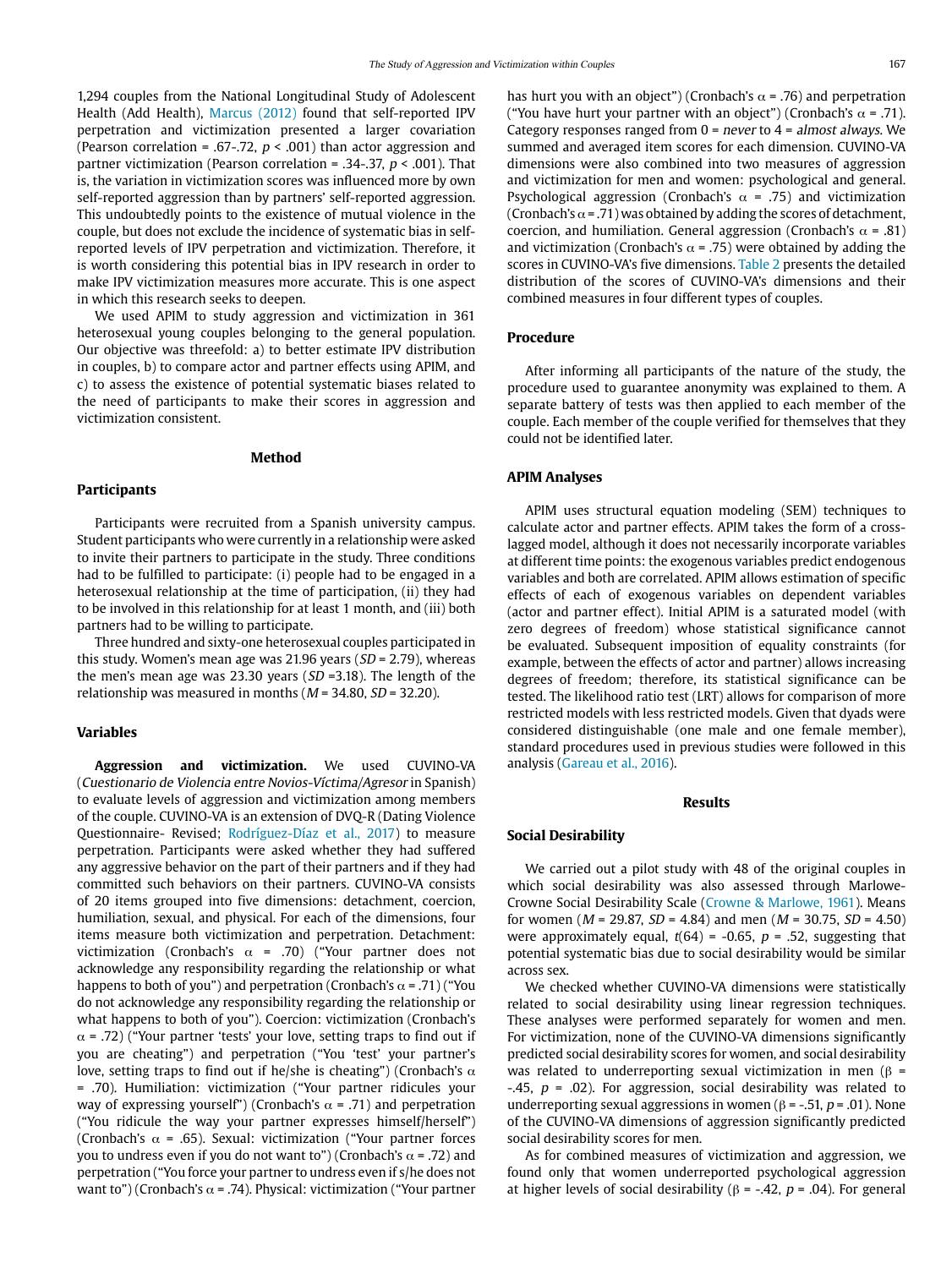|                | Detachment | Coercion | Humiliation | Physical             | Sexual | Psychological <sup>1</sup> | General <sup>2</sup> |
|----------------|------------|----------|-------------|----------------------|--------|----------------------------|----------------------|
| Non-aggressive | 31.3       | 44.4     | 46.2        | 81.2                 | 70.8   | 19.6                       | 18.6                 |
| Female-only    | 18.2       | 17.4     | 14.1        | 9.0                  | 5.4    | 15.0                       | 14.8                 |
| Male-only      | 19.0       | 10.3     | 15.8        | 3.3                  | 18.8   | 11.7                       | 11.2                 |
| Mutual         | 31.5       | 27.8     | 23.9        | $\sim$ $\sim$<br>ხ.5 | 4.9    | 53.7                       | 55.3                 |

Table 1. Percentages of Types of Aggressive Couples (N = 361)

Note. 1Psychological aggression combines scores on detachment, coercion, and humiliation.

2General aggression combines all five types of aggression.

aggression, none of the relationships reached statistical significance. Taken together, these results suggested no systematic bias of social desirability in CUVINO-VA scores.

# **Types of Couple violence**

We classified couples into four types according to their levels of aggression in each of the five dimensions provided by CUVINO-VA: detachment, coercion, humiliation, physical, and sexual aggression. We also classified couples according to their levels of psychological and general aggression scores. Mutual aggression: couples in which both members admitted to being aggressive to each other. Maleonly: couples in which the man admitted to having carried out aggressive behaviors but the woman did not. Female-only: couples in which the woman admitted to having carried out aggressive behaviors but the man did not. Non-aggressive: couples in which none of the members reported aggressive behaviors towards the other. Table 1 summarizes percentages of couples in each category for the five dimensions of CUVINO-VA as well as psychological and general aggression scores. Physical and sexual aggression were not frequent among participants (81.2% and 70.8% of couples did not recognize these respective types of violence against their partners).

**Table 2.** Results from MANOVAs and ANOVAs of Aggression and Victimization Scores across Types of Couples (N = 361)

| Mean (Standard Deviation) |                           |                         |                           |                           |                              |  |  |
|---------------------------|---------------------------|-------------------------|---------------------------|---------------------------|------------------------------|--|--|
|                           | Mutual aggression         | Female-only             | Male-only                 | Non-aggressive            | Wilk's<br>(partial $\eta$ 2) |  |  |
| Detachment                |                           |                         |                           |                           | .28(.35)                     |  |  |
| Male victimization        | $0.43(0.43)^a$            | $0.20(0.34)^{b}$        | $0.37(0.49)$ <sup>a</sup> | $0.10(0.21)^{b}$          |                              |  |  |
| Female victimization      | 0.69(0.55) <sup>a</sup>   | $0.31(0.48)^{b}$        | $0.27(0.47)^{b}$          | $0.08(0.19)^c$            |                              |  |  |
| Male aggression           | 0.58(0.41) <sup>a</sup>   | $0.00(0.00)^c$          | $0.40(0.26)^{b}$          | $0.00(0.00)^c$            |                              |  |  |
| Female aggression         | $0.55(0.44)^{a}$          | $0.40(0.25)^{b}$        | $0.00(0.00)^c$            | $0.00(0.00)^c$            |                              |  |  |
| Coercion                  |                           |                         |                           |                           | .17(0.45)                    |  |  |
| Male victimization        | 0.68(0.61) <sup>a</sup>   | $0.21(0.30)^c$          | $0.39(0.35)^{b}$          | 0.06(0.17) <sup>d</sup>   |                              |  |  |
| Female victimization      | $0.47(0.40)$ <sup>a</sup> | $0.32(0.45)^{b}$        | $0.12(0.22)^c$            | $0.06(0.16)^c$            |                              |  |  |
| Male aggression           | 0.55(0.37) <sup>a</sup>   | $0.00(0.00)^c$          | $0.37(0.20)^{b}$          | $0.00(0.00)^c$            |                              |  |  |
| Female aggression         | 0.51(0.28) <sup>a</sup>   | $0.43(0.22)^{b}$        | $0.00(0.00)^c$            | $0.00(0.00)^c$            |                              |  |  |
| Humiliation               |                           |                         |                           |                           | .17(0.45)                    |  |  |
| Male victimization        | 0.47(0.36) <sup>a</sup>   | $0.08(0.15)^{b}$        | 0.34(0.41) <sup>a</sup>   | $0.07(0.17)^{b}$          |                              |  |  |
| Female victimization      | 0.43(0.39) <sup>a</sup>   | $0.29(0.31)^{b}$        | $0.14(0.51)^c$            | $0.06(0.17)^c$            |                              |  |  |
| Male aggression           | 0.45(0.32) <sup>a</sup>   | $0.00(0.00)^c$          | $0.38(0.40)^{b}$          | $0.00(0.00)^c$            |                              |  |  |
| Female aggression         | 0.39(0.22) <sup>a</sup>   | $0.33(0.15)^{b}$        | $0.00(0.00)^c$            | $0.00(0.00)^c$            |                              |  |  |
| Physical                  |                           |                         |                           |                           | .07(.59)                     |  |  |
| Male victimization        | 0.54(0.31) <sup>a</sup>   | $0.24(0.26)^{b}$        | $0.31(0.28)^{b}$          | $0.03(0.15)^c$            |                              |  |  |
| Female victimization      | 0.38(0.36) <sup>a</sup>   | $0.14(0.26)^{b}$        | 0.33(0.56) <sup>a</sup>   | $0.02(0.11)^c$            |                              |  |  |
| Male aggression           | $0.57(0.28)$ <sup>a</sup> | $0.00(0.00)^c$          | $0.44(0.26)^{b}$          | $0.00(0.00)^c$            |                              |  |  |
| Female aggression         | 0.50(0.27) <sup>a</sup>   | $0.42(0.25)^{b}$        | $0.00(0.00)^c$            | $0.00(0.00)^c$            |                              |  |  |
| Sexual                    |                           |                         |                           |                           | .11(.52)                     |  |  |
| Male victimization        | 0.19(0.18) <sup>a</sup>   | 0.13(0.22) <sup>a</sup> | 0.25(0.35) <sup>a</sup>   | $0.03(0.10)^{b}$          |                              |  |  |
| Female victimization      | $0.42(0.46)$ <sup>a</sup> | $0.33(0.33)^{b}$        | $0.28(0.37)^{b}$          | $0.04(0.12)^c$            |                              |  |  |
| Male aggression           | 0.43(0.20) <sup>a</sup>   | $0.00(0.00)^{b}$        | $0.51(0.54)^a$            | $0.00(0.00)^{b}$          |                              |  |  |
| Female aggression         | 0.41(0.11) <sup>a</sup>   | $0.34(0.20)^{b}$        | $0.00(0.00)^c$            | $0.00(0.00)^c$            |                              |  |  |
| Psychological             |                           |                         |                           |                           | .45(.24)                     |  |  |
| Male victimization        | $1.14(0.96)$ <sup>a</sup> | $0.13(0.22)^c$          | $0.86(0.89)^{b}$          | $0.21(0.38)^c$            |                              |  |  |
| Female victimization      | $1.14(0.98)^a$            | $0.66(0.72)^{b}$        | $0.18(0.32)^c$            | $0.22(0.42)^c$            |                              |  |  |
| Male aggression           | $1.03(0.85)$ <sup>a</sup> | $0.00(0.00)^c$          | $0.58(0.39)^{b}$          | $0.00(0.00)^c$            |                              |  |  |
| Female aggression         | $0.97(0.70)$ <sup>a</sup> | $0.52(0.33)^{b}$        | $0.00(0.00)^c$            | $0.00(0.00)^c$            |                              |  |  |
| General                   |                           |                         |                           |                           | .50(.21)                     |  |  |
| Male victimization        | $1.40(1.20)$ <sup>a</sup> | $0.15(0.34)^c$          | $1.03(1.18)^{b}$          | $0.22(0.39)$ <sup>c</sup> |                              |  |  |
| Female victimization      | 1.41(1.30) <sup>a</sup>   | $0.77(0.91)^{b}$        | $0.26(0.52)^c$            | 0.24(0.47)                |                              |  |  |
| Male aggression           | 1.30(1.22) <sup>a</sup>   | $0.00(0.00)^c$          | $0.64(0.48)^{b}$          | 0.00(0.00)                |                              |  |  |
| Female aggression         | $1.14(0.87)$ <sup>a</sup> | $0.50(0.29)^{b}$        | $0.00(0.00)^c$            | $0.00(0.00)^{c}$          |                              |  |  |

Note.  $a > b > c$ ,  $p < .05$ .

All MANOVAs statistically significant at  $p < .001$ .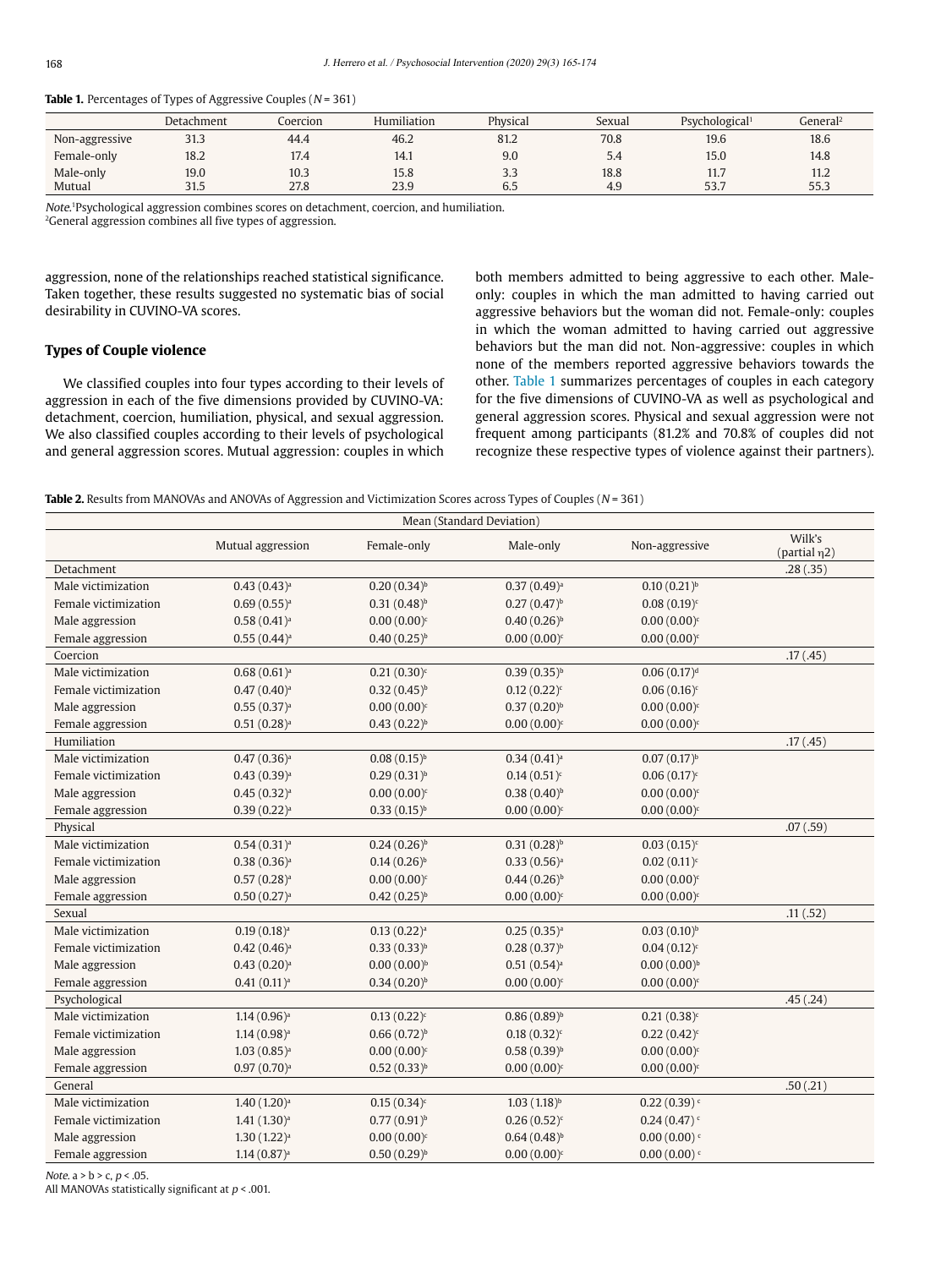Overall, in each of the five CUVINO-VA dimensions, the most frequent type was the non-aggressive couple. When these dimensions were combined, however, ratios decrease considerably. While separately, percentage of nonviolent couples in each dimension exceeded 30%, combined psychological aggression only registered 19.6% of nonviolent couples. General aggression showed a very similar percentage (18.6%) of nonviolent couples. Percentage of couples with mutual psychological aggression encompassed more than half of the couples in the study (53.7%). Finally, couples with unidirectional aggression (male to female or female to male) represented a lower percentage (approximately 10-20% separately and 11-15% combined for psychological and general aggression).

Next, a series of MANOVAs were carried out to compare levels of aggression and victimization of men and women in each type of couple. These MANOVAs were estimated for each of the five dimensions of CUVINO-VA, as well as for combined psychological and general aggression scores. We present a summary of the MANOVAs in Table 2. MANOVAs' results are presented in the column to the right of the table. For all five dimensions of the CUNINO-VA, effect sizes (partial  $\eta^2$ ) were close to medium (from .35 to .59) according to the standards described by Cohen (1977). For the combined measures, effect sizes were smaller (.24 and .21, for psychological and general aggression respectively). These results suggested that victimization and aggression scores clearly differed across types of couples. We also present in Table 2 ANOVA results for each of the five dimensions of CUVINO-VA and the two combined measures of aggression (psychological and general).

A general pattern is observed in Table 2. The highest levels of victimization and aggression for men and women occurred systematically in couples with mutual violence. Second, in couples with unidirectional aggression (from man to woman or from woman to man) levels of victimization were similar, or even greater, in the aggressor than in the victimized member of the couple. Thus, male victimization was greater in only male aggressor couples, and female victimization was greater in only female aggressor couples. This effect was statistically significant for detachment (although not for females), coercion, humiliation, and physical (although not for males), psychological, and general aggression. Sexual aggression did not reflect this trend: male and female victimization were approximately equal for both members when they were the only aggressors. These results pointed to a bias in the experiences of victimization of the members of the couple when they declared themselves the only aggressors (alternatively, when the other member did not declare himself aggressive). In addition, in conditions of lack of aggression (as is the case of couples in which both members declared themselves non-aggressive) victimization was experienced in both members of the couple, albeit at very low levels.



**Figure 1.** The Actor-Partner Interdependence Model for the Study of Aggression and Victimization within Couples.

Note. a1 = male actor effect; a2 = female actor effect;  $p12$  = male partner effect;  $p21$ = female partner effect; c1= covariation male-female aggression; c2 = covariation male-female victimization.

#### **APIMs**

APIMs involve two actor (a) and two partner effects (p) (see Figure 1). Actor effects are one male actor effect, a1 (Y1 on X1) and

**Table 3.** Summary of Results of APIM Models ( $N = 361$ )

|               | Actor effect | Partner<br>effect | Aggression |           |            | Victimization     |           |            | $\chi^2(df)$           |
|---------------|--------------|-------------------|------------|-----------|------------|-------------------|-----------|------------|------------------------|
|               |              |                   | Mean       | Variance  | Covariance | Mean <sup>1</sup> | Variance  | Covariance |                        |
| Detachment    |              |                   |            |           | $0.04***$  |                   |           | 0.00       | $9.04(5)$ , $p = .10$  |
| Female        | $0.52***$    | $0.27***$         | $0.25***$  | $0.13***$ |            | $0.15***$         | $0.14***$ |            |                        |
| Male          | $0.52***$    | $0.27***$         | $0.25***$  | $0.13***$ |            | $0.07***$         | $0.14***$ |            |                        |
| Coercion      |              |                   |            |           | $0.04***$  |                   |           | $-0.01$    | $3.47(5)$ , $p = .62$  |
| Female        | $0.52***$    | $0.22***$         | $0.21***$  | $0.10***$ |            | $0.07***$         | $0.09***$ |            |                        |
| Male          | $0.93***$    | $0.22***$         | $0.21***$  | $0.10***$ |            | $0.07***$         | $0.09***$ |            |                        |
| Humiliation   |              |                   |            |           | $0.02***$  |                   |           | $-0.02$    | 7.38 $(5)$ , $p = .19$ |
| Female        | $0.55***$    | $0.39***$         | $0.15***$  | $0.05***$ |            | $0.06***$         | $0.07***$ |            |                        |
| Male          | $0.55***$    | $0.39***$         | $0.15***$  | $0.09***$ |            | $0.06***$         | $0.07***$ |            |                        |
| Physical      |              |                   |            |           | $0.02***$  |                   |           | $-0.00$    | 4.24(6), $p = .63$     |
| Female        | $0.31***$    | $0.46***$         | $0.06***$  | $0.04***$ |            | $0.03***$         | $0.03***$ |            |                        |
| Male          | $0.31***$    | $0.46***$         | $0.06***$  | $0.04***$ |            | $0.03***$         | $0.03***$ |            |                        |
| Sexual        |              |                   |            |           | 0.00       |                   |           | 0.00       | $0.45(1)$ , $p = .49$  |
| Female        | $0.83***$    | $0.28***$         | $0.03***$  | $0.01***$ |            | $0.06***$         | $0.05***$ |            |                        |
| Male          | $0.31***$    | $0.28***$         | $0.12***$  | $0.10**$  |            | $0.04***$         | $0.03***$ |            |                        |
| Psychological |              |                   |            |           | $0.29***$  |                   |           | 0.04       | 7.87 $(5)$ , $p = .16$ |
| Female        | $0.72***$    | $0.20***$         | $0.61***$  | $0.47***$ |            | $0.21***$         | $0.43***$ |            |                        |
| Male          | $0.72***$    | $0.20***$         | $0.61***$  | $0.64***$ |            | $0.21***$         | $0.43***$ |            |                        |
| General       |              |                   |            |           | $0.47***$  |                   |           | 0.06       | $8.27(5)$ , $p = .14$  |
| Female        | $0.67***$    | $0.24***$         | $0.73***$  | $1.21***$ |            | $0.70***$         | $0.03***$ |            |                        |
| Male          | $0.67***$    | $0.24***$         | $0.73***$  | $0.70***$ |            | $0.70***$         | $0.03***$ |            |                        |

Note. 1It is the expected value of victimization after accounting for actor and partner effects.

Explained variances of dependent variables were: detachment (27.3%), coercion (41.3%), humiliation (35.1%), physical (30.7%), sexual (female 19.5%, male 28.7%), psychological (43.5%), and general aggression (44.5%).

\*\*  $p < 0.01$ , \*\*\*  $p < 0.001$ .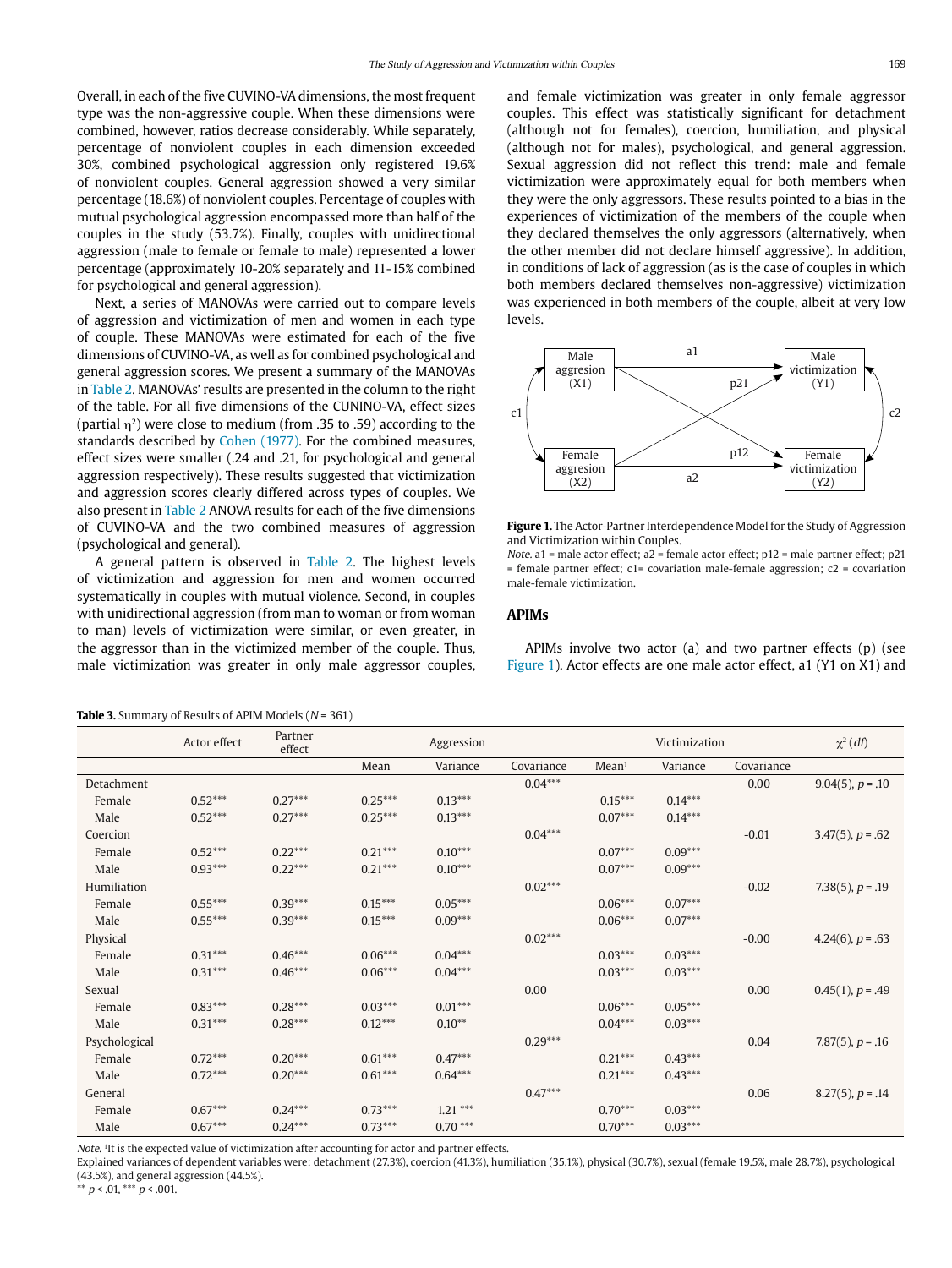one female actor effect, a2 (Y2 on X2). Partner effects, are one male partner effect, p12 (Y1 on X2) and one female partner effect, p21 (Y2 on X1).

To implement APIMs, we first evaluated a model that imposed several equality constraints across sex: 1) means of aggression and victimization scores, 2) variances of aggression and victimization scores, and 3) the two actor effects  $(a1 = a2)$  and the two partner effects (p12 = p21). We estimated models using MPLUS 8.2 software. Models showing a poor fit to the data were re-estimated after releasing constraints that were not tenable according to the results of the models. Table 3 presents results of APIMs for each of the five dimensions of CUVINO-VA as well as for the combined measures of psychological and general aggression.

First, all actor and partner effects were statistically significant  $(p < .001)$  across the five CUVINO-VA's dimensions as well as across combined measures of psychological and general aggression. In only two cases, actor effects were different for men and women: coercion (actor effect, female =  $0.52$ , actor effect, male =  $0.93$ ) and sexual aggression (actor effect female = 0.83, actor effect, male = 0.31). All estimated partner effects, were equal for men and women.

Second, means of aggression were also approximately equal across sex, with the exception of sexual aggression where females ( $M = 0.03$ ) scored significantly lower than males ( $M = 0.12$ ,  $p < .001$ ). Means of victimization were also similar for both females and males, with the exception of sexual victimization, for which females (M  $= 0.06$ ) scored significantly higher than males ( $M = 0.04$ ,  $p < .05$ ). Variances of sexual (0.03 < 0.12,  $p < .001$ ) and psychological (0.47 < 0.64,  $p < .001$ ) aggression scores were also lower for females than for males while variances of victimization were approximately equal for female and male members of the couple, except for sexual aggression (female = 0.05, male = 0.03,  $p < .05$ ). Finally, model  $R^2s$ were moderate, indicating a significant percentage of the variance of dependent variables was explained by the model (see Note on Table 3), ranging from 19.5% for female sexual victimization to 44.5% for general aggression.

Results of these models suggest that aggressive behaviors of both partners not only appear to be of similar magnitude but also probably exert a similar effect on the experience of victimization of the other member.

We further tested models with the full equality of actor and partner effects (a1 =  $a2 = p21 = p12$ ). These models showed a poor fit to the data except for the case of physical aggression,  $\chi^2(7) = 4.90$ ,  $p = .67$ , and humiliation,  $\chi^2(6) = 5.57$ ,  $p = .47$ , where partner and actor effects were approximately equal at 0.38 ( $SE = 0.06$ ,  $p < .001$ ) and 0.47 ( $SE = 0.02$ ,  $p < .001$ ), respectively. In all other dimensions, models with full equality of actor and partner effects showed a poor fit to the data and were not finally retained for further analysis: detachment,  $\chi^2(6)$  = 18.45, *p* < .05; coercion,  $\chi^2(6)$  = 27.46, *p* < .001; sexual;  $\chi^2(3)$  = 9.77, p < .05; psychological,  $\chi^2(6)$  = 38.62, p <.001; and general aggression,  $χ²(6) = 26.15, p < .001$ .

Aggression scores within the couple significantly covaried, indicating that higher levels of aggression in one partner resulted in higher levels of aggression in the other partner for all of five CUVINO-VA's dimensions as well as for combined measures of psychological and general aggression. The models fully explained covariation of victimization scores for both partners, resulting in a nonsignificant covariation of victimization residual errors.

To test the different patterns of interdependence within the couple, we further estimated the partner effect/actor effect ratio for each member. This estimation was done by creating different k parameters (k1 = p12/a1 for males and k2 = p21/a2 for females) through the use of phantom variables (Kenny & Ledermann, 2010). Since k is the ratio of the partner effect to the actor effect, this parameter informs about the importance of partner effect relative to the actor's effect. Given that distribution of the k ratios are likely to be skewed due to their mathematical nature, we followed Kenny and

Ledermann's (2010) suggestion to use a bias-corrected bootstrap 95% confidence interval (CI) to ease interpretation of results.

For detachment, the model showed an almost perfect fit,  $\chi^2(3)$  = 0.48,  $p = .92$ . Male ratio (k1 = .29, CI [0.05, 0.67]) was lower than the female ratio was  $(k1 = .69, CI [0.41, 1.05])$ , suggesting that the partner effect relative to the actor effect was less relevant for males (29%) than it was for females (69%). For coercion, the model showed a good fit,  $\chi^2(4)$  = 7.81, p = .10. The results of this model showed k1 (.31) and k2 (.33) were very similar, so the model was re-estimated by imposing the equality  $k1 = k2$ . This model showed a good fit to the data,  $\gamma^2(5)$  = 7.82, p = .17. The likelihood ratio test showed that both models were statistically equivalent,  $\Delta \chi^2(1) = .01$ ,  $p = .92$ , making the re-estimated model better because of the gain of a degree of freedom. In this re-estimated model k ratio was .33 (CI [0.15, 0.55]). For humiliation, the model showed a good fit,  $\chi^2(4) = 9.13$ ,  $p > .05$ . The male ratio ( $k1 = .42$ , CI [0.06, 1.09]) was lower than the female ratio ( $k2$  = .79, CI [0.15, 1.89]), suggesting that the partner's effect relative to the actor's effect was less relevant for males (42%) than it was for females (79%). For sexual aggression, a fully saturated model was estimated based on the previous results of the APIM for sexual aggression (see Table 3). The male ratio ( $k1 = .68$ , CI [0.11, 1.55]) was higher than the female ratio was ( $k2 = 0.36$ , CI [0.23, 0.60]), suggesting that the partner effect relative to the actor effect was more relevant for males (68%) than it was for females (36%). For physical aggression, the model showed a good fit,  $\chi^2(4) = 7.55$ ,  $p = .11$ . Males' ratio (k1 = .52, CI [0.90, 2.07]) was lower than females' ratio (k2 = .64, CI [2.34, 20.96]), suggesting that the partner effect relative to the actor effect was less relevant for males (52%) than for females (64%).

We also estimated *k* parameters for the combined measures of psychological and general aggression. For psychological aggression, the model showed a good fit,  $\chi^2(4) = 8.40$ ,  $p = .08$ ). Males' ratio (k1 = .15, CI [0.03, 0.33]) was lower than females' ratio (k2 = .32, CI [0.14, 0.57]), suggesting that the partner effect relative to the actor effect was less relevant for males (15%) than for females (32%). Finally, for general aggression, the model fit was good,  $χ<sup>2</sup>(3) = 7.06$ ,  $p = .07$ . The results of this model showed k1 (.24) and k2 (.32) were similar, so the model was re-estimated by imposing the equality  $k1 = k2$ . This model showed a good fit to the data,  $\chi^2(4)$  = 7.46, p = .11. The likelihood ratio test showed both models were statistically equivalent,  $\Delta \chi^2(1)$  $= 0.46$ ,  $p = .50$ , making the re-estimated model better because of the gain of a degree of freedom. In this re-estimated model, the k ratio was .33 (CI [0.15, 0.55]).

To summarize, partner effects were smaller in magnitude than actor effects for both men and women (all  $k's < 1$ ). This finding suggests that to understand the victimization rates of each member of the couple, the actor effect is more relevant than the partner effect, although both are statistically significant.

These are specific effects: actor effects are estimated controlling for partner effects, and partner effects are estimated controlling for actor effects. Therefore, regardless of the level of aggression disclosed by one member of the couple towards the other member (partner effect), the aggression disclosed by each of the members is largely related to their own experienced victimization (actor effect).

#### **Discussion**

The study of causes of IPV has been nourished by different methodological approaches. Most of the empirical studies have been carried out with only one partner, whereas the study of IPV using information on both partners has traditionally been more limited. In the present study, we have analyzed IPV using information on both members of 361 couples. We used APIM statistical approach to take full advantage of the information that both members provided with IPV in the couple. The objectives of our research were focused on analyzing the bidirectionality of the IPV, studying actor and partner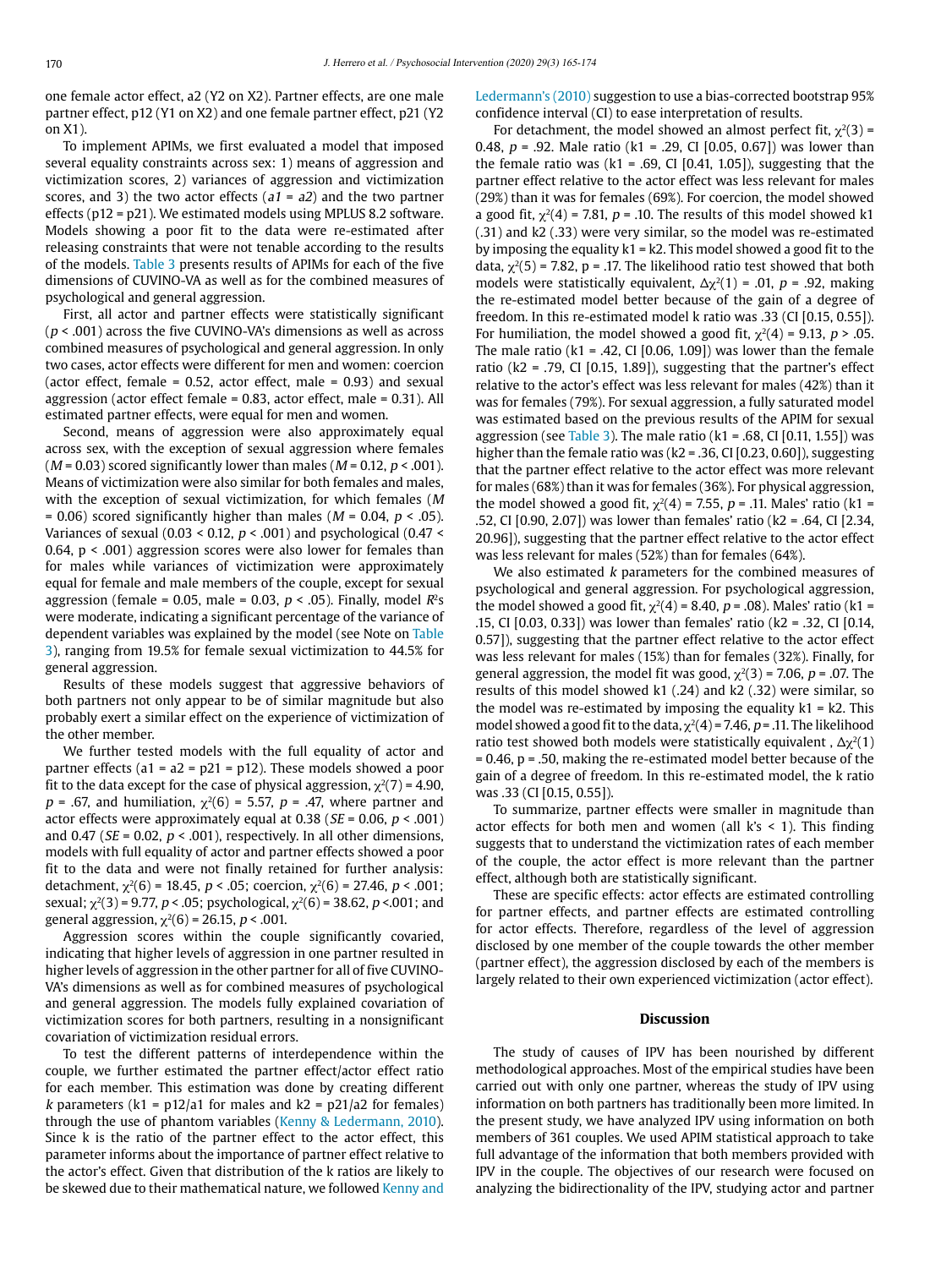effects, as well as identifying potential systematic biases in selfreported measures of IPV in both members.

The distribution of aggression in couples was analyzed, considering the existence of four types: non-aggressive, only the woman is aggressive, only the man is aggressive, and mutual aggression. We studied the distribution of these couples in the five CUVINO-VA's dimensions as well as in two combined measures: psychological aggression (which included detachment, coercion, and humiliation) and general aggression (which included psychological dimensions, sexual aggression, and physical aggression).

# **Non-aggressive Couples**

The results showed a high percentage of couples in which neither member used a specific form of aggression. This percentage was very high in sexual and physical aggressions (approximately 80%) and somewhat lower in detachment, coercion, and humiliation (approximately 30-46%). The percentage of couples that did not use any form of aggression was, however, much lower (it did not reach 20%). This result suggests that couple members combined their aggressive strategies. For example, although physical and sexual aggression were not common among participants, in four of five couples a member reported some aggressive behavior against their partner.

# **Unidirectional Aggression**

One in four couples was involved in unidirectional aggression and the frequency of this type of aggression was similar in men and women. Men scored higher in unidirectional aggression on detachment and humiliation, while women scored more in unidirectional aggression on coercion and physical aggression. The combined measures (psychological and general aggression) suggest women were more often involved in this type of unidirectional aggression, although the differences with men were small. These results suggest that couple members exercise asymmetric aggression, in which one member plays the role of aggressor and the other acts as victim. It also suggests men are somewhat more likely to be victims of less serious forms of aggression than women (Moffitt & Caspi, 1999; Straus, 2008).

#### **Mutual Aggression**

Our results clearly point to the existence of mutual aggression in the couples analyzed, in line with other research (see Strauss, 2015 for a review of studies). When the five dimensions of CUVINO-VA were analyzed separately, mutual aggressions were more frequent in detachment, followed by coercion and humiliation, all approximately 23-31% of couples studied. Mutual physical or sexual aggression were much less frequent (no more than 7%). When frequencies of mutual aggression were analyzed in combined measures (psychological aggression and general aggression), the percentage of couples with mutual aggressions increased considerably (more than 50% of the couples analyzed). Other research has found similar percentages in national samples of the general population (Whitaker et al., 2007; Williams & Frieze, 2005). These results point out, first, that aggression of the two members of the couple was equally frequent and, second, that couples with mutual aggression did not specialize in one or the other type of aggression but used a set of aggressive strategies combined.

Couples with mutual aggression were the most frequent couple type, and had the highest levels of aggression, in accordance with recent empirical evidence on national representative samples (see also Taylor et al., 2019). In this type of couple, both members showed the highest rates of victimization. According to our findings,

men and women are more aggressive when there is mutual aggression than when the aggression is only unidirectional. In addition, they feel more victimized. These data suggest that in the general population both men and women show hostile responses to aggressions of the partner and that, because of these aggressive interactions, both members feel victimized. In addition, aggression may arise from both male and female partners. These results are consistent with other studies conducted with the general population showing that mutual aggression is more the rule than the exception (Tyller & Wright, 2014). Theoretically, a relational process such as interpersonal aggression is, not surprisingly, largely the result of actions and behaviors of those involved (i.e., partners).

These results, however, do not allow ruling out an explanation of violence in terms of gender: while men use aggression proactively to gain control in the relationship, women use aggression reactively to defend themselves. Although the present investigation did not explore who initiated aggression or its motives (Shorey et al., 2010; see also Ferres et al., 2019 for an analysis of couple conflict resolution and gender), and therefore we cannot completely discard an explanation based on gender, the results obtained tentatively allow us to explore the plausibility of this explanation. The mere existence in our data of unidirectional violence from men to women and from women to men would suggest that both members sometimes initiated aggressive episodes. Both used nonreactive aggression. Rather, research on which member initiated the aggressive episode reveals that, although self-defense is a reason provided by women, it explained only a low percentage of aggressions perpetrated by women (see Straus, 2012, for a review of 17 empirical studies). We will return to this point when commenting on the actor and partner effects results of APIMs tested.

# **Actor Effects**

Actor effects are the effects of a person's own characteristics on his or her own outcomes. This effect was statistically significant and positive across all dimensions of CUVINO-VA as well as in combined measures of psychological and general aggression. In most cases, actor effects were approximately equal for both males and females, with the exceptions of coercion (male actor effect being greater than female actor effect) and sexual aggression (female actor effect being greater than male actor effect). According to these results, an important part of victimization experienced by each member is significantly related to his/her own levels of perpetration. Higher levels of perpetration were associated with higher levels of victimization, and lower levels of perpetration were related with lower levels of victimization.

Actor effect may point to multiple scenarios on which we can only briefly comment here. First, actor perpetration and their own victimization are closely related, suggesting the existence of a victim-offender overlap: aggressors and victims are the same people. Literature in this area suggesting this type of overlap between victim and offender is substantial, especially in relation to less serious forms of IPV (Tillyer & Wright, 2014). The moderate size of actor effect is consonant with high rates of mutual aggression found in study's participants. The aggressive actor suffers victimization because their partner is aggressive with them, probably in retaliation. However, the partner may not disclose this retaliation, so much of the effect would be concentrated on the actor. This explanation is hypothetical, and future research should analyze it in detail.

Second, a response bias may also be associated with the need in participants to reconcile their levels of victimization and aggression; this need could have inflated covariation between both scores. This process would reflect participants' needs to justify their levels of aggression by biasing their levels of victimization upwards ("I was aggressive because the other member was also aggressive to me").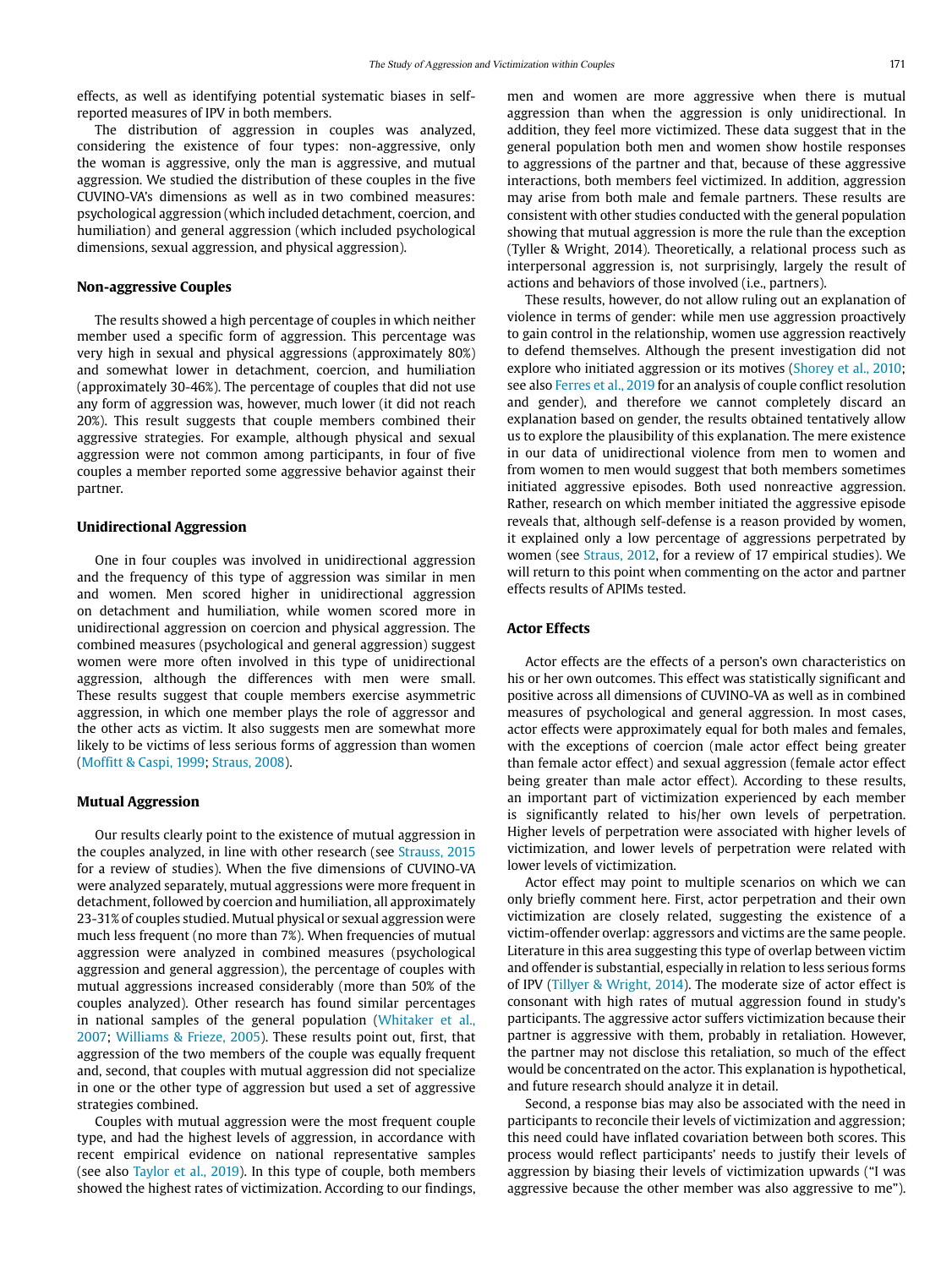Our results provide some empirical evidence of this effect. When there is only unidirectional aggression, levels of victimization of non-aggressive members are very low: victimization scores do not need being biased upwards. Males felt less victimized in nonaggressive and female-only aggressive couples, whereas females felt less victimized in non-aggressive and male-only aggressive couples. This tendency was observed for males in detachment, coercion, and humiliation, as well as in combined measures of psychological and general aggression. For females, this effect was found for coercion, humiliation, and combined measures of psychological and general aggression. However, when members admit to being aggressive, they tend also to score high in victimization, even in the absence of aggression disclosed by the other member. These seemingly contradictory results could be explained by the need for partners to justify their aggressive behaviors by biasing their experiences of victimization upwards.

#### **Partner Effects**

Partner effects are the effects of a partner's characteristics on a person's outcome. Our findings indicated victimization suffered by both male and female members of couples was due to the aggressive behavior of the other member. The variation in aggression did not correspond point by point with variations in victimization, however. The unstandardized partner effect ranged from 0.20 for psychological aggression to 0.46 for physical aggression. Thus, a oneunit increase in aggression disclosed by one partner translated into a 0.20-0.46 unit-increase in victimization experienced by the other partner. These effects were approximately equal for male and female participants. This aspect has been extensively addressed in the literature on disagreement between aggression and victimization in couples (Armstrong et al., 2002 for a review of studies). Most of research in this area tends to view potential disagreement about partner violence in members of the couple as a kind of bias. Our results from pilot study indicated no systematic bias in the responses to CUVINO-VA due to social desirability. However, social desirability would be only one among the possible reasons for not recognizing the existence of aggression by a couple's members. For instance, victims or perpetrators may not only try to conceal victimization or aggression but also may misunderstand questions or forget about occurrences of aggressive episodes in affective interpersonal relationships (Caetano et al., 2009). Thus, members of the couple predictably do not disclose all the aggression. Partner effect reflects the effect that aggression disclosed by one member exerts on victimization experienced by the other member. However, this relationship is significantly lower than actor effect. Our results suggest that in order to understand the levels of victimization of a member of the couple it is necessary to know not only the levels of aggression of the other member of the couple but also his or her own. This conclusion adds a new insight to the study of discrepancy: when actors perceive they are aggressive, they may be more sensitive to perceiving themselves as victimized as well.

This upwards victimization scores bias when the respondent is also aggressive may have diminished partner effect as well. Although actors may bias their victimization scores upwards, their partners' aggression scores do not change as they are provided by partners and not by actors. This result may have had the consequence of decreasing covariation of actors' aggression and partners' victimization scores, as our results seem to suggest.

Our results point to different origins in aggressive dynamics of couples. On some occasions, some members may exercise unidirectional aggression, while at other times these aggressions may be seen as a reaction to a previous victimization. Research indicating both symmetric and asymmetric aggression between members of the couple would be in line with our results (Winstok & Straus, 2016). However, this result is not exclusive in terms of sex. For example, men are most involved in unidirectional or asymmetrical aggression and women make use of reactive or symmetrical aggression. Despite the relevance of these results, further research is needed to understand symmetry in IPV properly and the way findings may be used to provide better intervention and prevention services (Winstok & Straus, 2016).

In a third step, we introduced parameter k in APIMs to evaluate the ratio of the actor-to-partner effect. Overall, k1 (male) and k2 (female) ratios were positive and smaller than 1 for both men and women, suggesting actor effect was more relevant in explaining victimization than partner effect. Returning to our analysis of the relationship between perpetration and victimization made previously, we can now add that aggression disclosed is a more important predictor of experienced victimization (actor effect) than aggression disclosed by the other member of the couple (partner effect).

# **Limitations**

The present investigation is not free from potential limitations. First, participants belonged to the general population. Perhaps for this reason, the levels of aggression and victimization found were low in any case, so a generalization to other risk groups—couples with more serious aggressions for example—must be done with a great deal of caution. Second, IPV was not assessed or modeled at situational or event level; rather, couple-level data came from a single self-report measure and did not reflect specific incidents of IPV. Future research analyzing specific, and perhaps critical, incidents could bring new insights to this field of study. Third, due to research design, participants completed the questionnaire in the presence of both their partner and the researcher. Although their responses were private and anonymous and neither the other partner nor the research team could identify individual members from their answers, the fact that the two members of the couple were present may have had some influence on their responses to the questionnaire. Finally, the cross-sectional nature of data does not allow the antecedents of the consequences to be distinguished, limiting generalizability of the results of the study. New research in this field incorporating the temporal dimension is warranted.

# **Conclusions**

The results of this study allowed us to identify two important trends in our data. First, when dimensions of aggression are considered together, the rate of couples with mutual aggression exceeds 50%. Unidirectional aggression (from man to woman or from woman to man) is substantially lower, at approximately 25%. In couples with mutual aggression, the levels of both aggression and victimization are higher in comparison with couples who exercise unidirectional aggression. The existence of couples with mutual aggression seems to confirm the presence of victim-offender overlap in IPV: aggressors and victims in intimate relationships tend to be the same person.

On the other hand, the results point to the existence of a systematic bias—an upwards victimization scores bias —by which study participants who recognized being aggressive with their partner tended to show higher victimization scores. Predictably, this result has produced an increase in the covariation between an actor's aggression and victimization (for both men and women). In fact, actor aggression is revealed in this study as the main predictor of actor victimization. The implications of these results are certainly disturbing: as long as studies on IPV continue to focus on only one member of the couple, many of their conclusions could be biased due to the uncontrollable effect of systematic biases. Specifically, self-declared levels of victimization could reflect an attempt by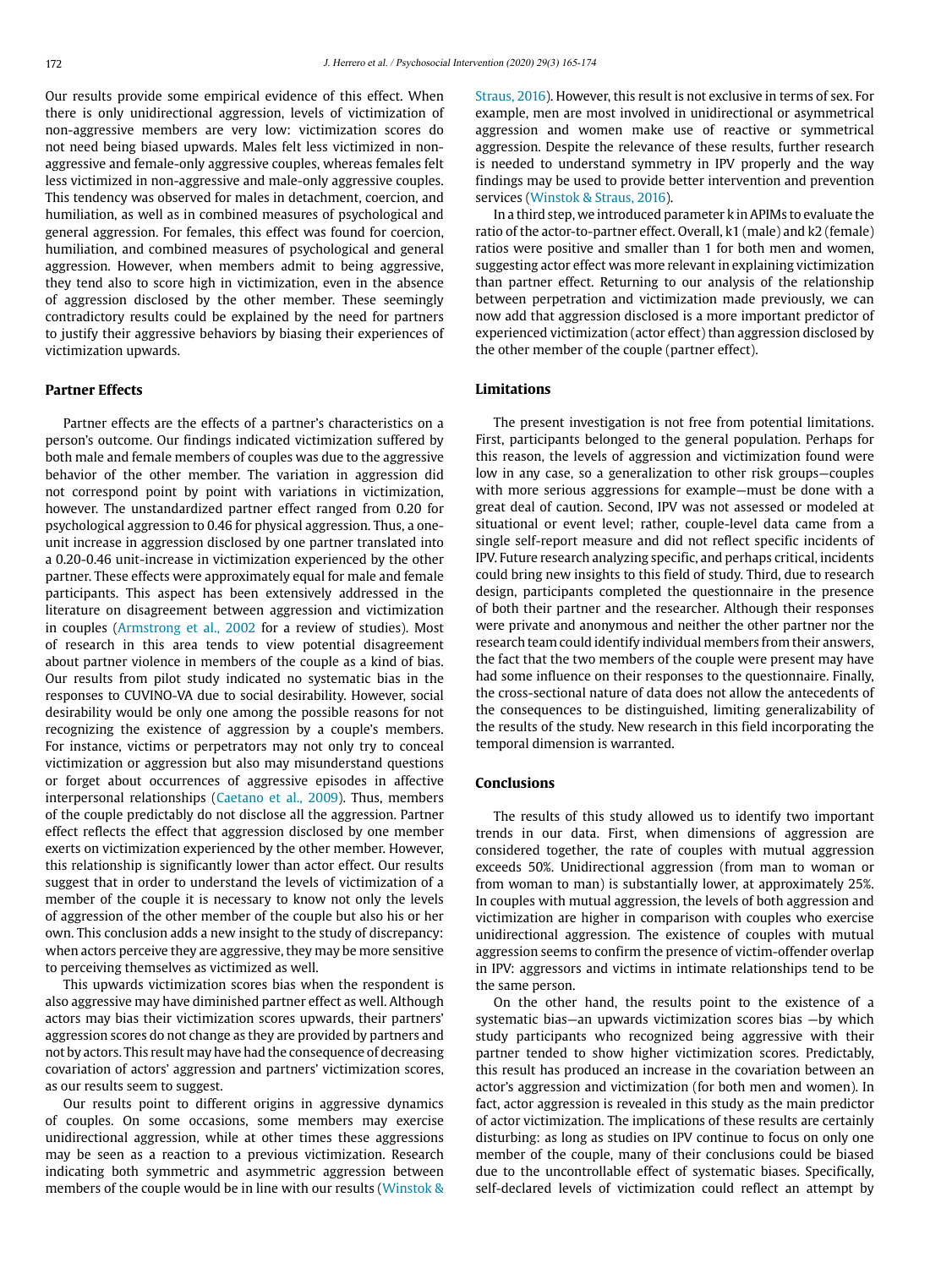respondents to make their levels of aggression and victimization artificially congruent ("upwards victimization scores bias"). This not only offers new avenues of research on levels of IPV among couples but also may shed light on the discrepancy between their aggression and victimization scores. As long as multiple sources of bias that may be interfering in responses to self-reports are not clarified, our ability to generate empirical evidence about causes of IPV will be limited. Although the study of couples offers numerous advantages, it also reveals new limitations that are opaque when analyzing exclusively one member of the couple. Undoubtedly, future research on IPV should concentrate its efforts on the detailed study of IPV considering all parties involved.

#### **Conflict of Interest**

The authors of this article declare no conflict of interest.

#### **References**

- Anderson, K. L. (2002). Perpetrator or victim? Relationships between intimate partner violence and well-being. Journal of Marriage and Family, 64, 851- 863. https://doi.org/10.1111/j.1741-3737.2002.00851.x
- Arbach, K., & Bobbio, A. (2018). Intimate partner violence risk assessment in community health facilities: A multisite longitudinal study. Psychosocial Intervention, 27,105-112. <https://doi.org/10.5093/pi2018a13>
- Armstrong, T. G., Wernke, J. Y., Medina, K. L., & Schafer, J. (2002). Do partners agree about the occurrence of intimate partner violence? A review of the current literature. Trauma, Violence, & Abuse, 3, 181-193. [https://doi.](https://doi.org/10.1177/15248380020033002) [org/10.1177/15248380020033002](https://doi.org/10.1177/15248380020033002)
- Brousseau, M. M., Bergeron, S., Hébert, M., & McDuff, P. (2011). Sexual coercion victimization and perpetration in heterosexual couples: A dyadic investigation. Archives of Sexual Behavior, 40(2), 363-372. [https://doi.](https://doi.org/10.1007/s10508-010-9617-0) [org/10.1007/s10508-010-9617-0](https://doi.org/10.1007/s10508-010-9617-0)
- Caetano, R., Field, C., Ramisetty-Mikler, S., & Lipsky, S. (2009). Agreement on reporting of physical, psychological, and sexual violence among White, Black, and Hispanic couples in the United States. Journal of Interpersonal<br>Violence, 24, 1318-1337. <https://doi.org/10.1177/0886260508322181>
- Caetano, R., Field, C. A., Ramisetty-Mikler, S., & McGrath, C. (2005). The 5-year course of intimate partner violence among white, black, and Hispanic couples in the United States. Journal of Interpersonal Violence, 20, 1039- 1057. https://doi.org/10.1177/0886260505277783
- Cafferky, B. M., Mendez, M., Anderson, J. R., & Stith, S. M. (2018). Substance use and intimate partner violence: A meta-analytic review. Psychology of Violence, 8, 110-131. [https://doi.org/10.1037/vio0000074](http://dx.doi.org/10.1037/vio0000074)
- Capaldi, D. M., & Kim, H. K. (2007). Typological approaches to violence in couples: A critique and alternative conceptual approach. Clinical Psychology Review, 27(3), 253-265. [https://doi.org/10.1016/j.](https://doi.org/10.1016/j.cpr.2006.09.001) [cpr.2006.09.001](https://doi.org/10.1016/j.cpr.2006.09.001)
- Cascardi, M., Chesin, M., & Kammen, M. (2018). Personality correlates of intimate partner violence subtypes: A latent class analysis. Aggressive Behavior, 44, 348-361.<https://doi.org/10.1002/ab.21756>
- Cavanaugh, M. M., & Gelles, R. J. (2005). The utility of male domestic violence offender typologies. Journal of Interpersonal Violence, 20, 155-166.
- Cohen, J. (1977). Statistical power analysis for the behavioral sciencies. Routledge.
- Cook, W. L., & Kenny, D. A. (2005). The actor–partner interdependence model: A model of bidirectional effects in developmental studies. International Journal of Behavioral Development, 29, 101-109. https:// doi.org/10.1080/01650250444000405
- Crowne, D.P., & Marlowe, D. (1960). A new scale of social desirability independent of psychopathology. Journal of Consulting Psychology, 24, 349–354. https://doi.org/10.1037/h0047358
- Cunradi, C. B., Bersamin, M., & Ames, G. (2009). Agreement on intimate partner violence among a sample of blue-collar couples. Journal of Interpersonal Violence, 24, 551-568.<https://doi.org/10.1177/0886260508317189>
- Dokkedahl, S. B., & Elklit, A. (2019). Understanding the mutual partner dynamic of intimate partner violence: A review. Partner Abuse, 10(3), 298-335. https://doi.org/10.1891/1946-6560.10.3.298
- Fernández Suárez, A., Pérez, B., Herrero, J., Juarros-Basterrechea, J., & Rodríguez Díaz, F. J. (2018). The role of psychopathic traits among intimate partnerviolent men: A systematic review. Revista Iberoamericana de Psicología y Salud, 9, 84-114.<https://doi.org/10.23923/j.rips.2018.02.017>
- Ferres, M. A., Valor-Segura, I., & Expósito, F. (2019). Couple conflict-facing responses from a gender perspective: Emotional intelligence as a differential pattern. Psychosocial Intervention, 28, 147-156. [https://doi.](https://doi.org/10.5093/pi2019a9) [org/10.5093/pi2019a9](https://doi.org/10.5093/pi2019a9)
- Field, C. A., & Caetano, R. (2005). Longitudinal model predicting mutual partner violence among White, Black, and Hispanic couples in the United States general population. Violence and Victims, 20, 499-511. [https://doi.](https://doi.org/10.1891/vivi.2005.20.5.499) [org/10.1891/vivi.2005.20.5.499](https://doi.org/10.1891/vivi.2005.20.5.499)
- Freeman, A. J., Schumacher, J. A., & Coffey-Scott, F. (2015). Social desirability and partner agreement of men's reporting of intimate partner violence in substance abuse treatment settings. Journal of Interpersonal Violence, 30, 565-579. https://doi.org/10.1177/0886260514535263
- Gareau, A., Fitzpatrick, J., Gaudreau, P., & Lafontaine, M. F. (2016). Analysing, interpreting, and testing the invariance of the actor-partner interdependence model. The Quantitative Methods for Psychology, 12, 101-113. https://doi.org/10.20982/tqmp.12.2.p101
- Gracia, E., López-Quílez, A., Marco, M., Lladosa, S., & Lila, M. (2015). The spatial epidemiology of intimate partner violence: Do neighborhoods matter? American journal of epidemiology, 182, 58-66. [https://doi.org/10.1093/](https://doi.org/10.1093/aje/kwv016) [aje/kwv016](https://doi.org/10.1093/aje/kwv016)
- Gracia, E., Rodriguez, C. M., Martín-Fernández, M., & Lila, M. (2017). Acceptability of family violence: Underlying ties between intimate partner violence and child abuse. Journal of Interpersonal Violence. Ahead of print. [https://doi.org/10.1177/0886260517707310](http://dx.doi.org/10.1177/0886260517707310)
- Hamberger, L. K. (2005). Men's and women's use of intimate partner violence in clinical samples: Toward a gender-sensitive analysis. Violence and Victims, 20, 131-151. https://doi.org/10.1891/vivi.2005.20.2.131
- Herrero, J., Rodríguez-Díaz, F. J., & Torres, A. (2017). Acceptability of partner violence in 51 societies: The role of sexism and attitudes toward violence in social relationships. Violence against Women, 23, 351-367. [https://doi.](https://doi.org/10.1177/1077801216642870) [org/10.1177/1077801216642870](https://doi.org/10.1177/1077801216642870)
- Herrero, J., Torres, A., Fernández-Suárez, A., & Rodríguez-Díaz, F. J. (2016). Generalists versus specialists: Toward a typology of batterers in prison. The European Journal of Psychology Applied to Legal Context, 8, 19-26. https://doi.org/10.1016/j.ejpal.2015.09.002
- Herrero, J., Torres, A., & Rodríguez-Díaz, F. J. (2018). Child abuse, risk in male partner selection, and intimate partner violence victimization of women of the European Union. Prevention Science, 19, 1102-1112. [https://doi.](https://doi.org/10.1007/s11121-018-0911-8) [org/10.1007/s11121-018-0911-8](https://doi.org/10.1007/s11121-018-0911-8)
- Herrero, J., Torres, A, Rodríguez-Díaz, F. J., & Juarros, J (2017). Intimate partner violence against women in the European Union: The influence of male partner's traditional gender roles and general violence. Psychology of Violence, 7, 385-394. [https://doi.org/10.1037/vio0000040](https://psycnet.apa.org/doi/10.1037/vio0000040)
- Herrero, J., Vivas, P., Torres, A., & Rodríguez-Díaz, F. J. (2018). When violence can appear with different male partners: Identification of resilient and non-resilient women in the European Union. Frontiers in psychology, 9, 877. https://doi.org/10.3389/fpsyg.2018.00877
- Jennings, W. G., Piquero, A. R., & Reingle, J. M. (2012). On the overlap between victimization and offending: A review of the literature. Aggression and Violent Behavior, 17, 16-26.<https://doi.org/10.1016/j.avb.2011.09.003>
- Juarros-Basterretxea, J., Herrero, J., Escoda, P., & Rodríguez-Díaz, F. J. (2020). Cluster B personality traits and psychological intimate partner violence: Considering the mediational role of alcohol. Journal of Interpersonal Violence. Ahead of print.
- Juarros-Basterretxea, J., Herrero, J., Fernández-Suárez, A., Pérez, B., & Rodríguez Díaz, F. J. (2018). Are generalist batterers different from generally extrafamily violent men? A study among imprisoned male violent offenders. European Journal of Psychology Applied to Legal Context, 10, 8-14. https:// doi.org/10.5093/ejpalc2018v10n1a1
- Juarros-Basterretxea, J., Overall, N., Herrero, J., & Rodríguez-Díaz, F. J. (2019). Considering the effect of sexism on psychological intimate partner violence: A study with imprisoned men. European Journal of Psychology Applied to Legal Context, 11, 61-69. <https://doi.org/10.5093/ejpalc2019a1>
- Kenny, D. A. (1996). Models of nonindependence in dyadic research. Journal of Social and Personal Relationships, 13(2), 279-294. [https://doi.](https://doi.org/10.1177/0265407596132007) [org/10.1177/0265407596132007](https://doi.org/10.1177/0265407596132007)
- Kenny, D. A., & Ledermann, T. (2010). Detecting, measuring, and testing dyadic patterns in the actor-partner interdependence model. Journal of family psychology, 24, 359-366. https://doi.org/10.1037/a0019651
- Langhinrichsen-Rohling, J., Misra, T. A., Selwyn, C., & Rohling, M. L. (2012). Rates of bidirectional versus unidirectional intimate partner violence across samples, sexual orientations, and race/ethnicities: A comprehensive review. Partner Abuse, 3, 199-230. <https://doi.org/10.1891/1946-6560.3.2.199>
- Leone, R. M., Crane, C. A., Parrott, D. J., & Eckhardt, C. I. (2016). Problematic drinking, impulsivity, and physical IPV perpetration: A dyadic analysis. Psychology of Addictive Behaviors, 30, 356-366. [https://doi.org/10.1037/](https://doi.org/10.1037/adb0000159) [adb0000159](https://doi.org/10.1037/adb0000159)
- Lila, M., Martín-Fernández, M., Gracia, E., López-Ossorio, J. J., & González, J. L. (2019). Identifying key predictors of recidivism among offenders attending a batterer intervention program: A survival analysis. Psychosocial Intervention, 28, 157-167.<https://doi.org/10.5093/pi2019a19>
- López-Ossorio, J. J., Carbajosa, P., Cerezo-Domínguez, A. I., González-Álvarez, J. L., Loinaz, I., & Muñoz-Vicente, J. M. (2018). Taxonomía de los homicidios de mujeres en las relaciones de pareja. Psychosocial Intervention, 27, 95- 104. https://doi.org/10.5093/pi2018a11
- Marcus, R. (2012). Patterns of intimate partner violence in young adult couples: Nonviolent, unilaterally violent, and mutually violent couples. Violence and Victims, 27, 299-314. [https://doi.org/10.1891/0886-6708.27.3.299](http://dx.doi.org/10.1891/0886-6708.27.3.299)
- Martín-Fernández, M., Gracia, E., & Lila, M. (2018). Assessing victimblaming attitudes in cases of intimate partner violence against women: Development and validation of the VB-IPVAW scale. Psychosocial Intervention, 27, 133-143. https://doi.org/10.5093/pi2018a18
- Moffitt, T. E., & Caspi, A. (1999). Findings about partner violence from the Dunedin Multidisciplinary Health and Development Study. National